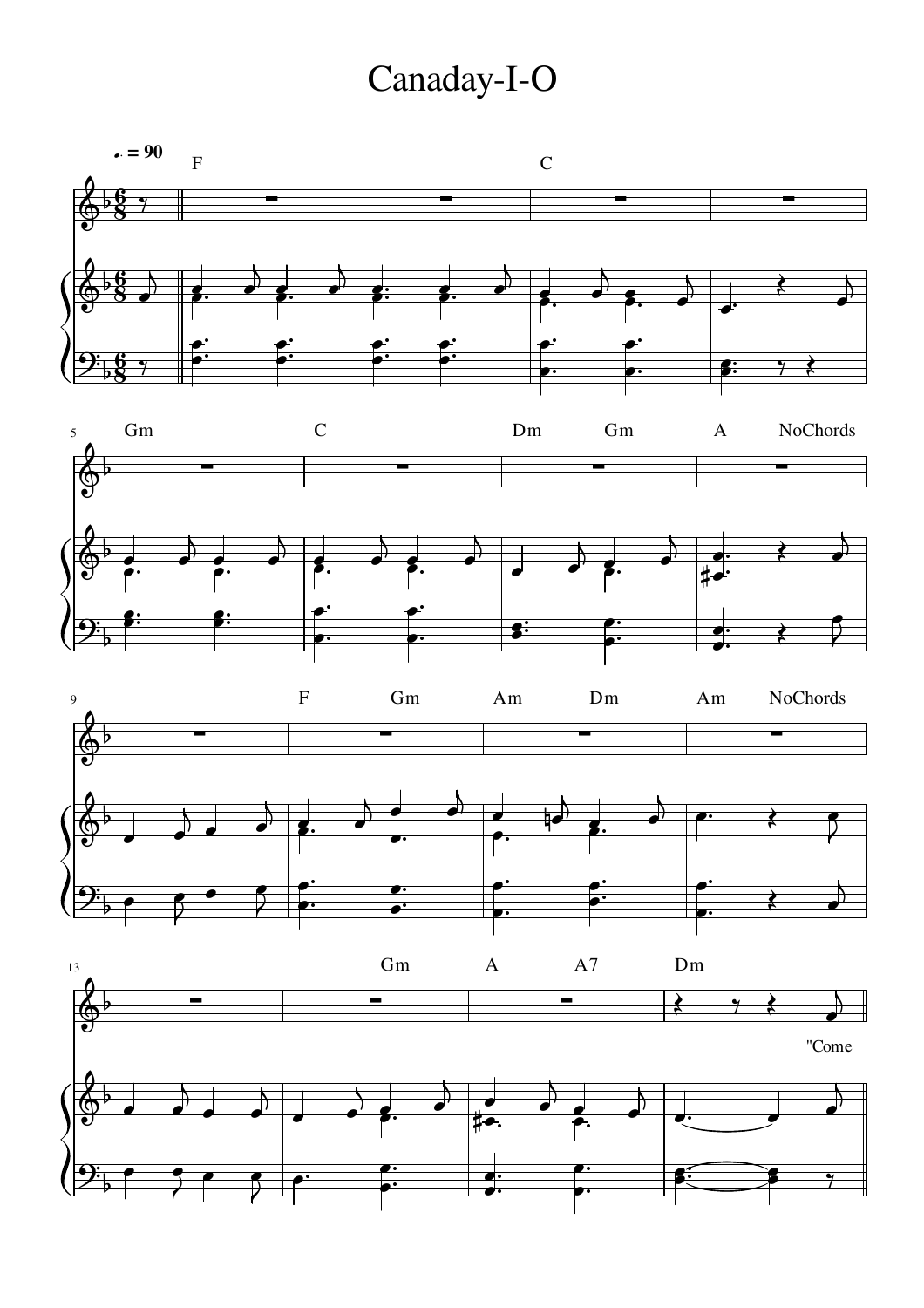





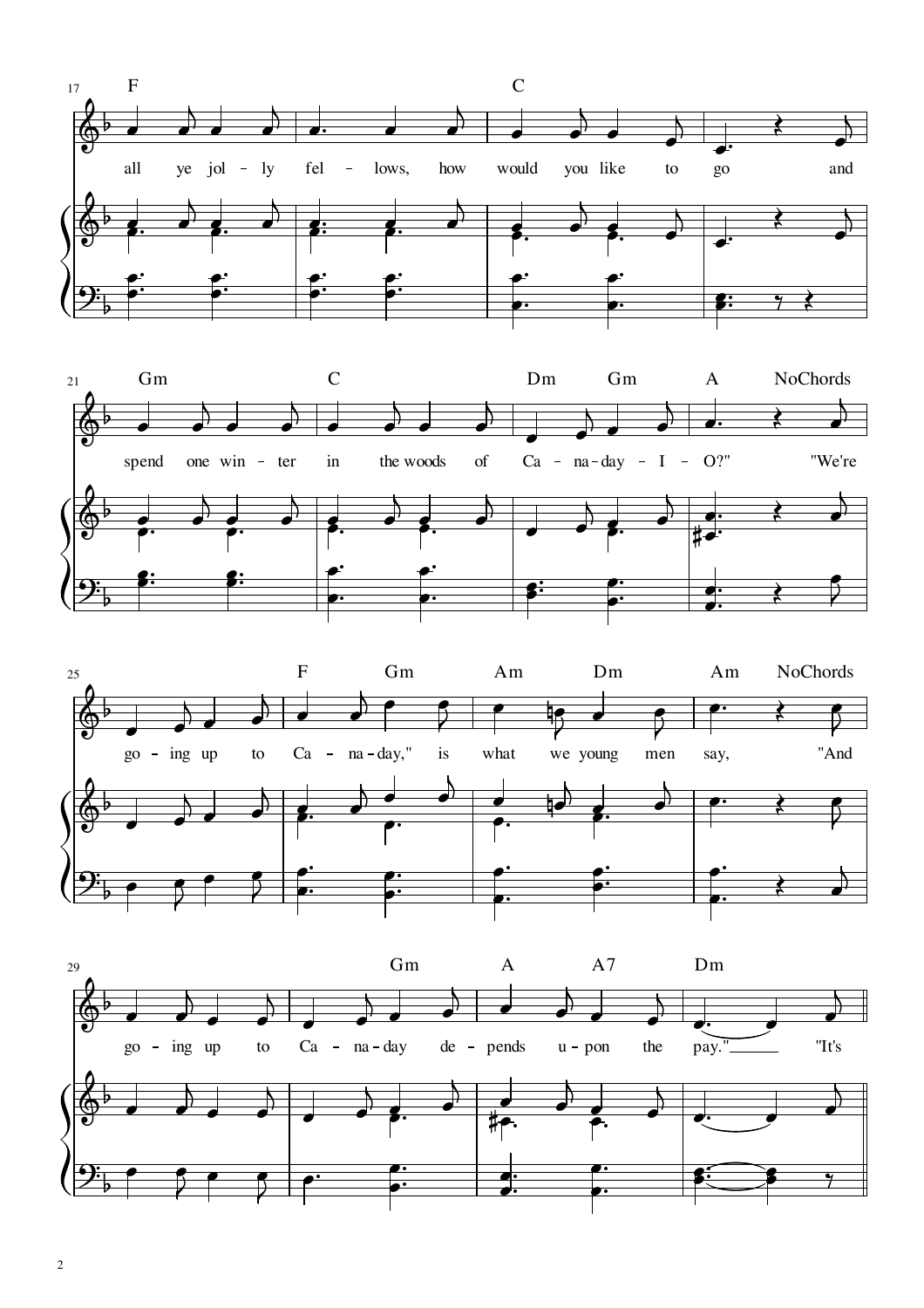





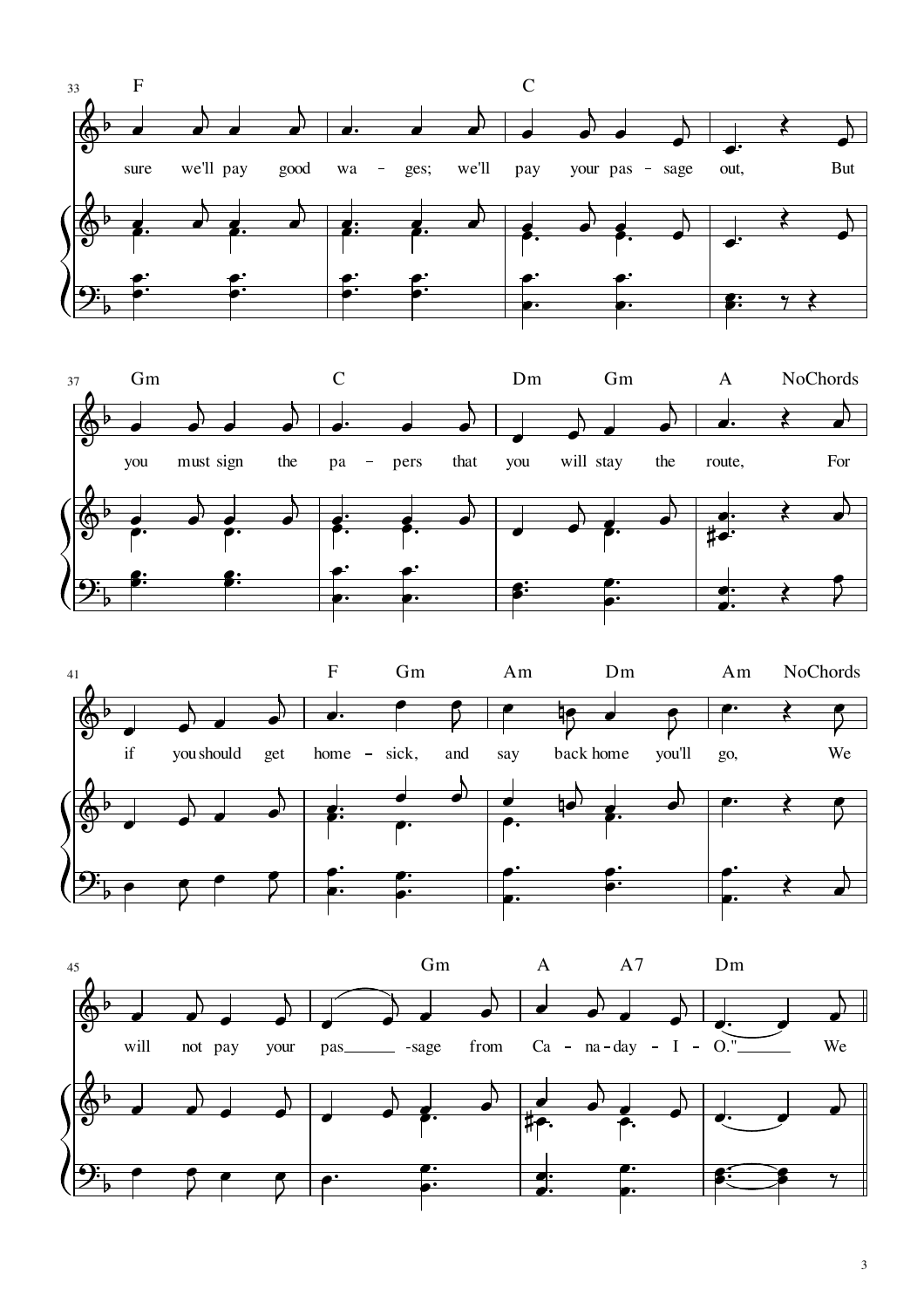





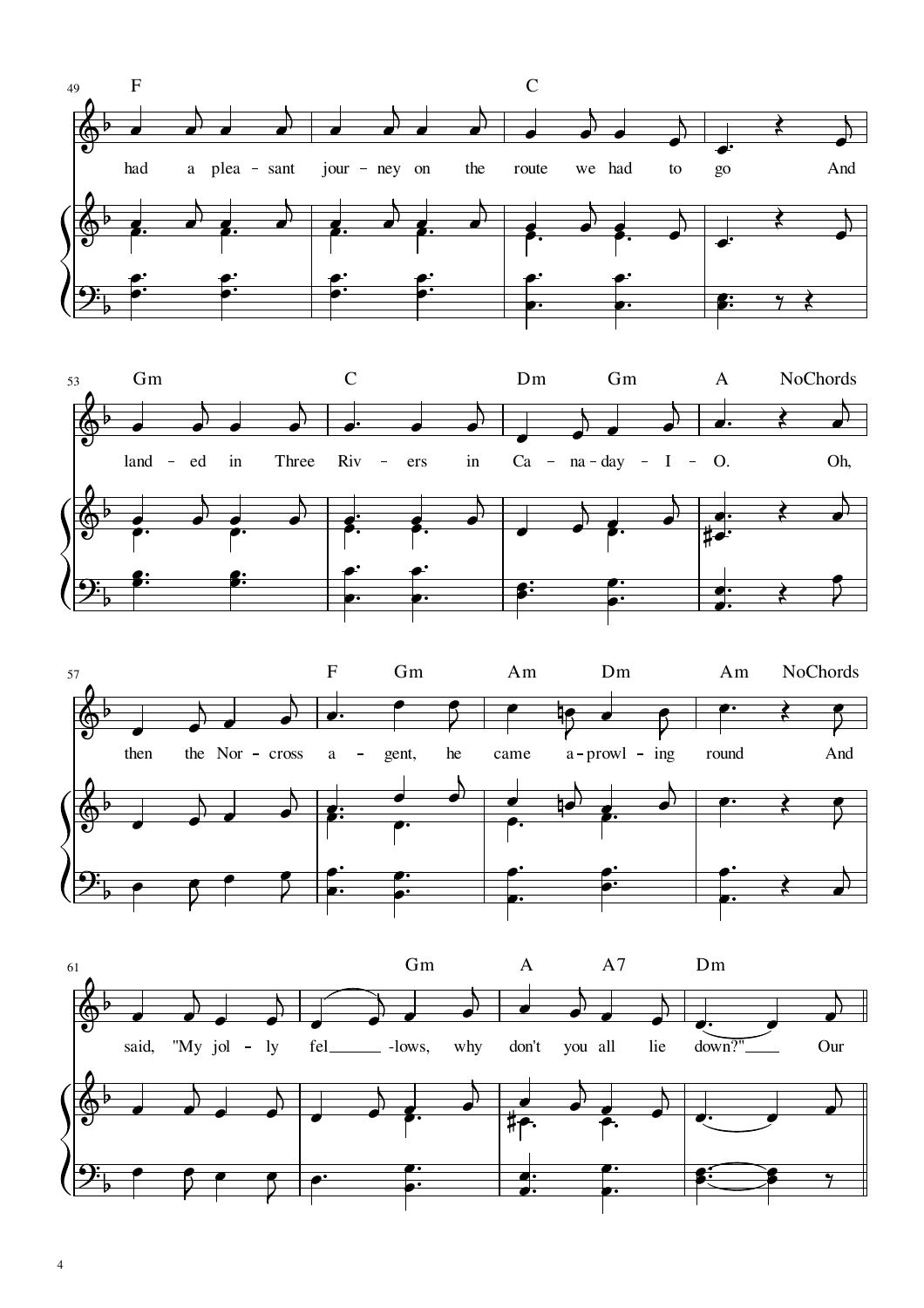





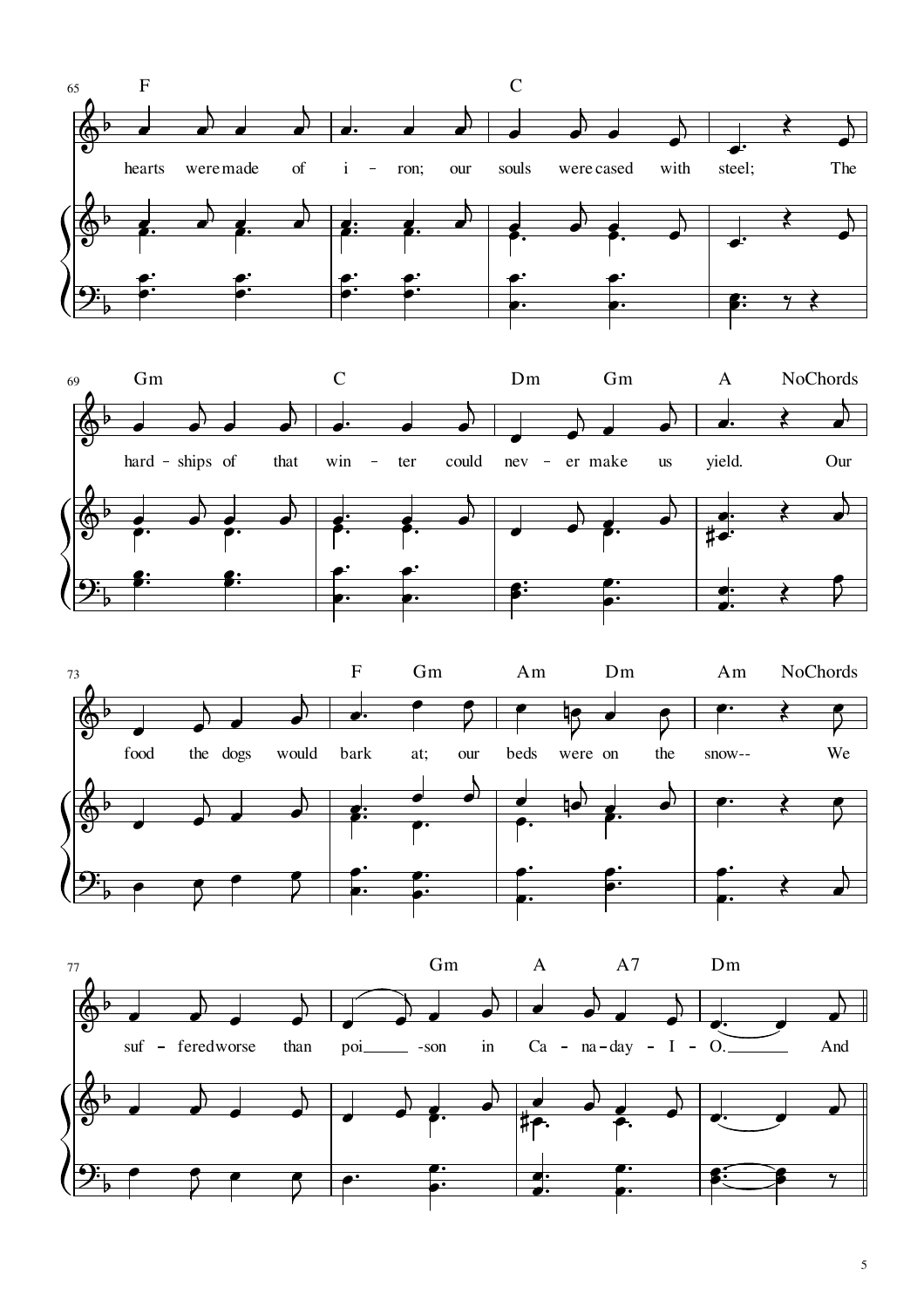





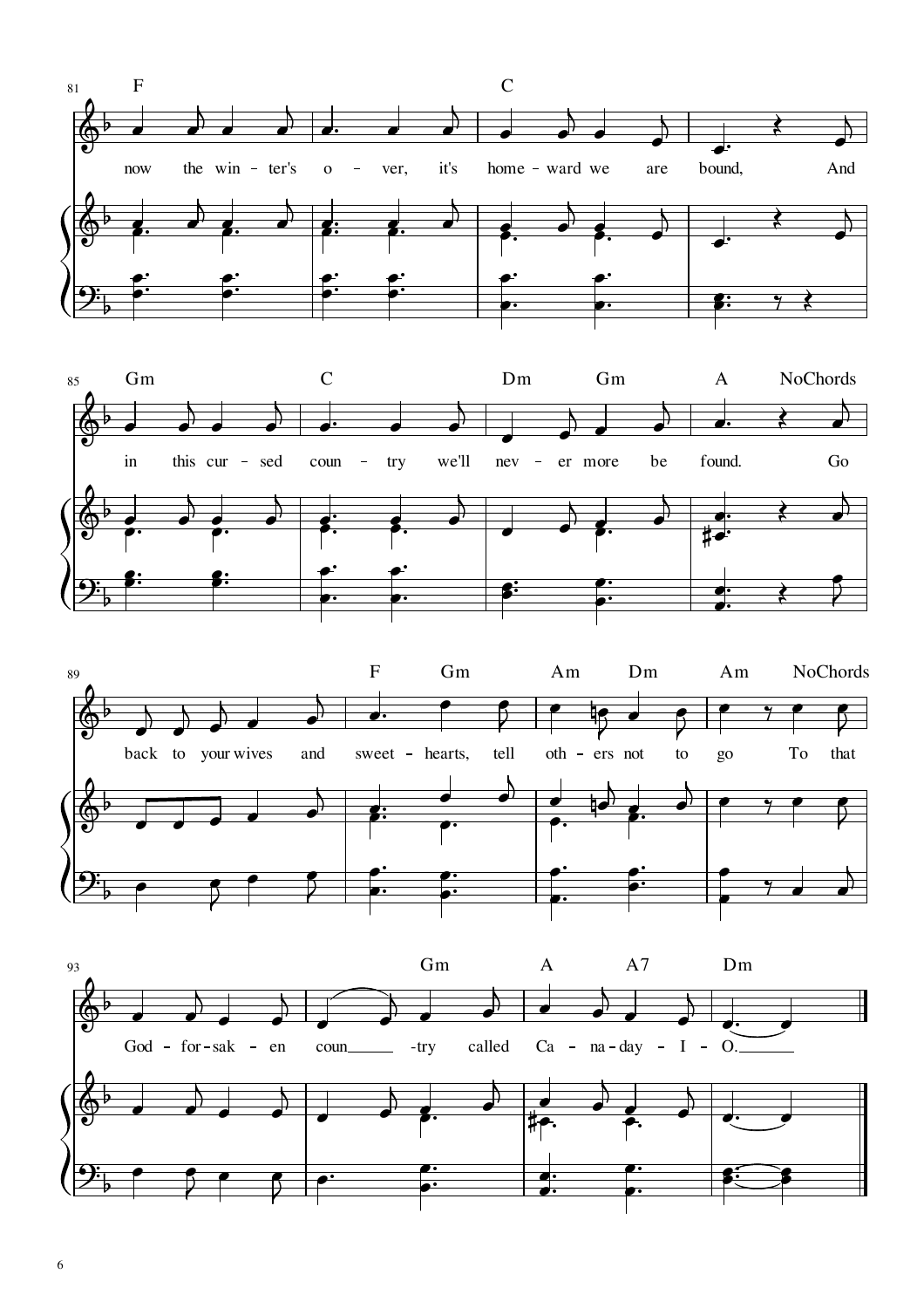### Canaday-I-O (Accordion)



-O." We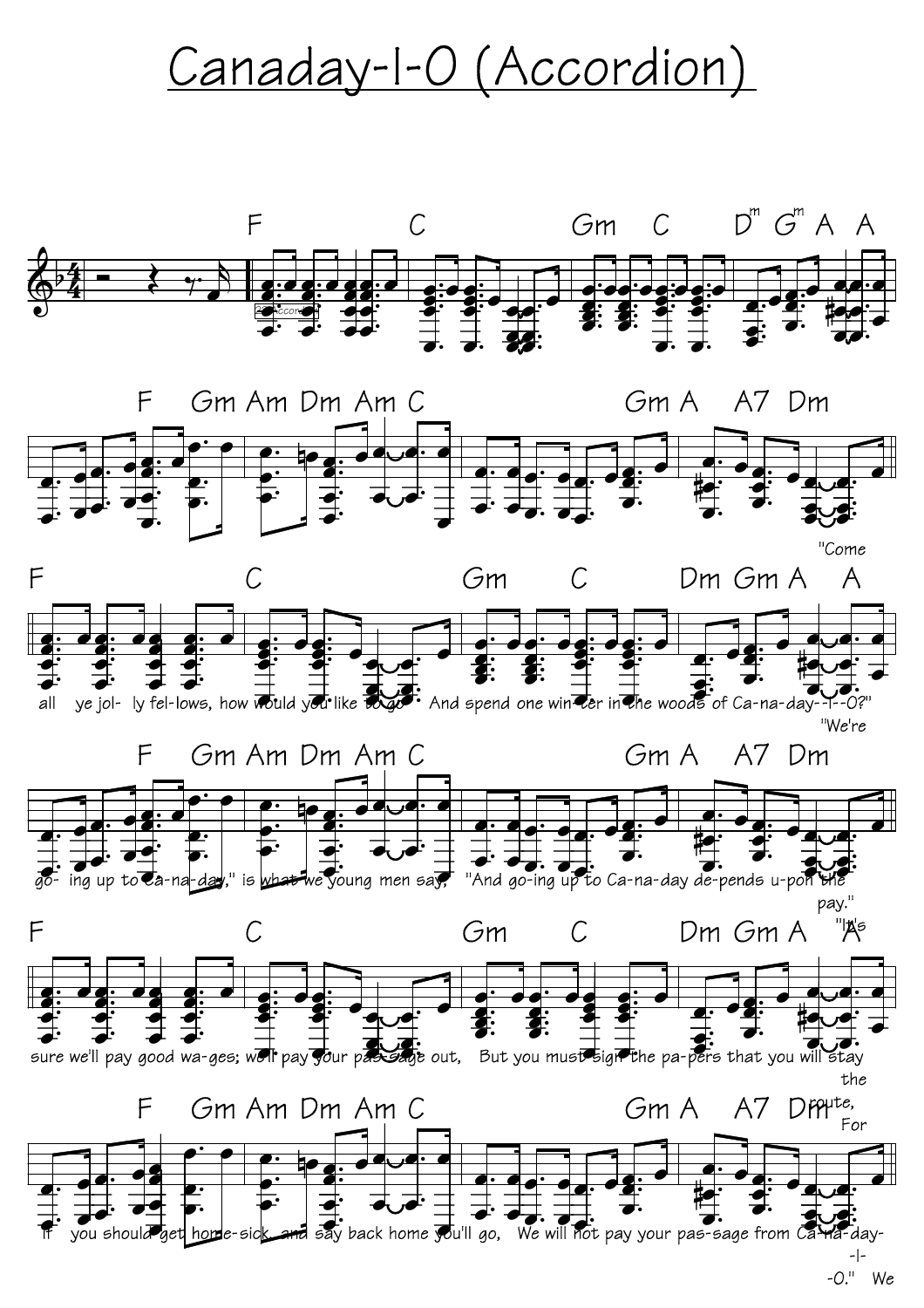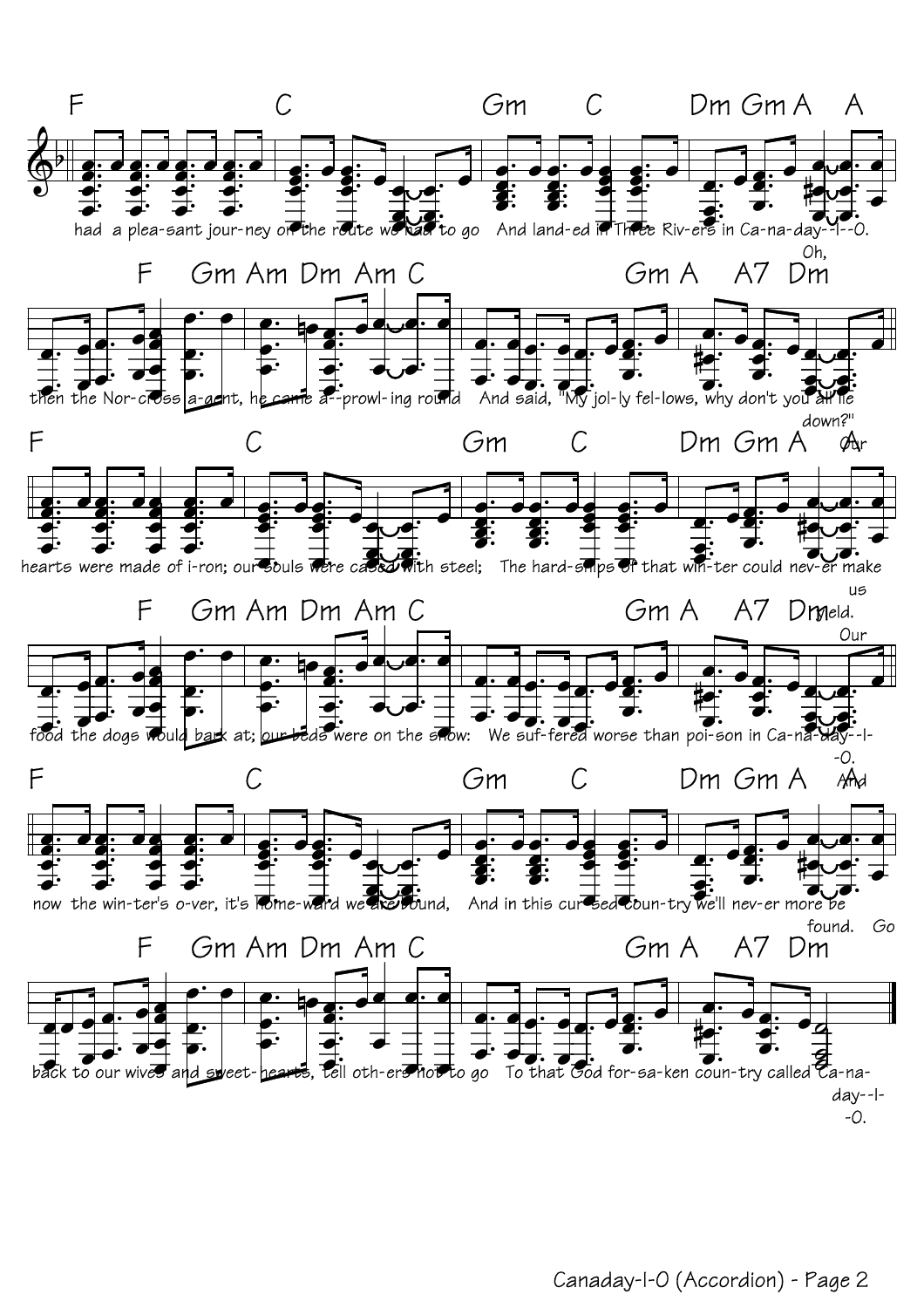## Canaday-I-O (Acoustic Guitar)







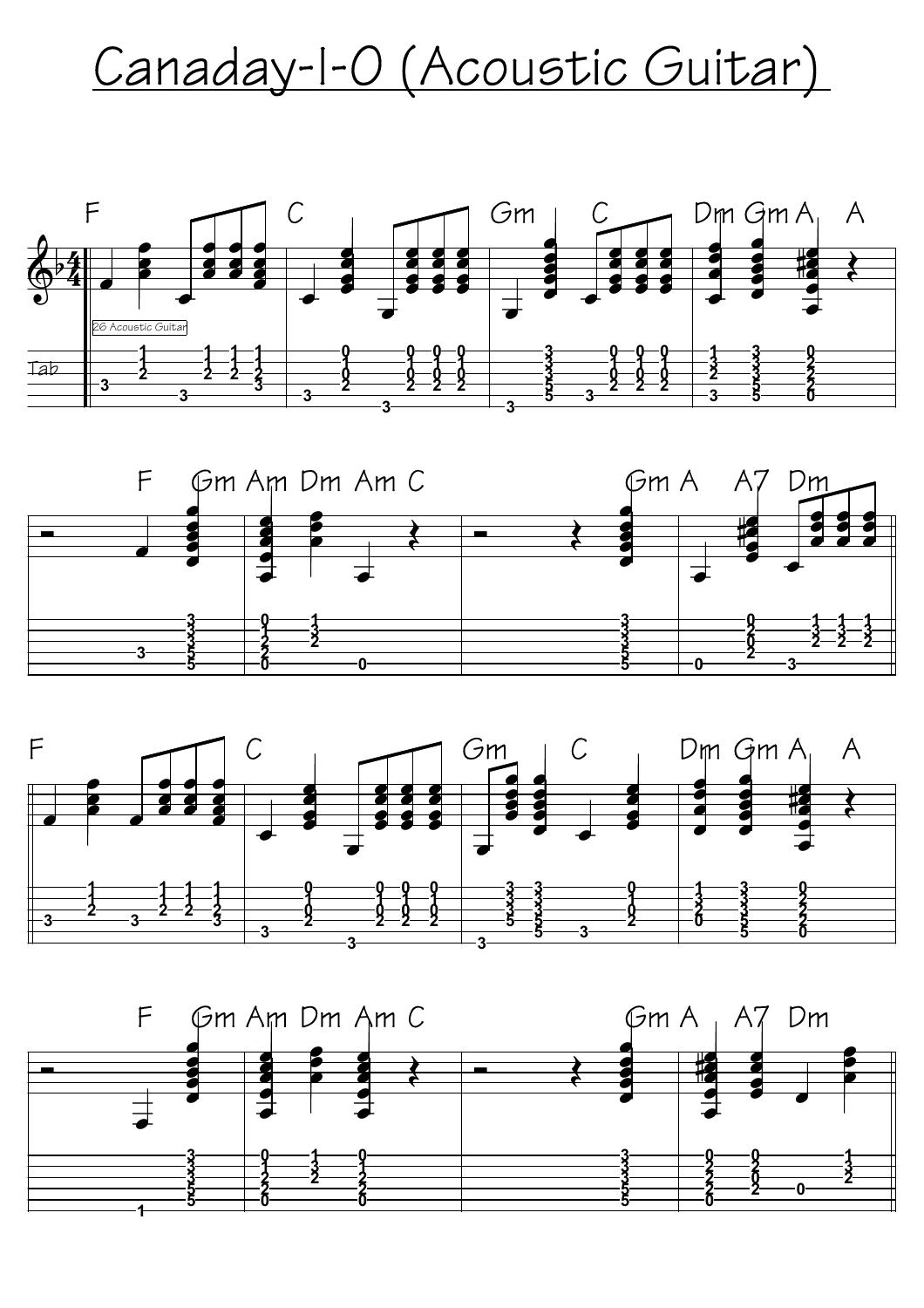









Canaday-I-O (Acoustic Guitar) - Page 2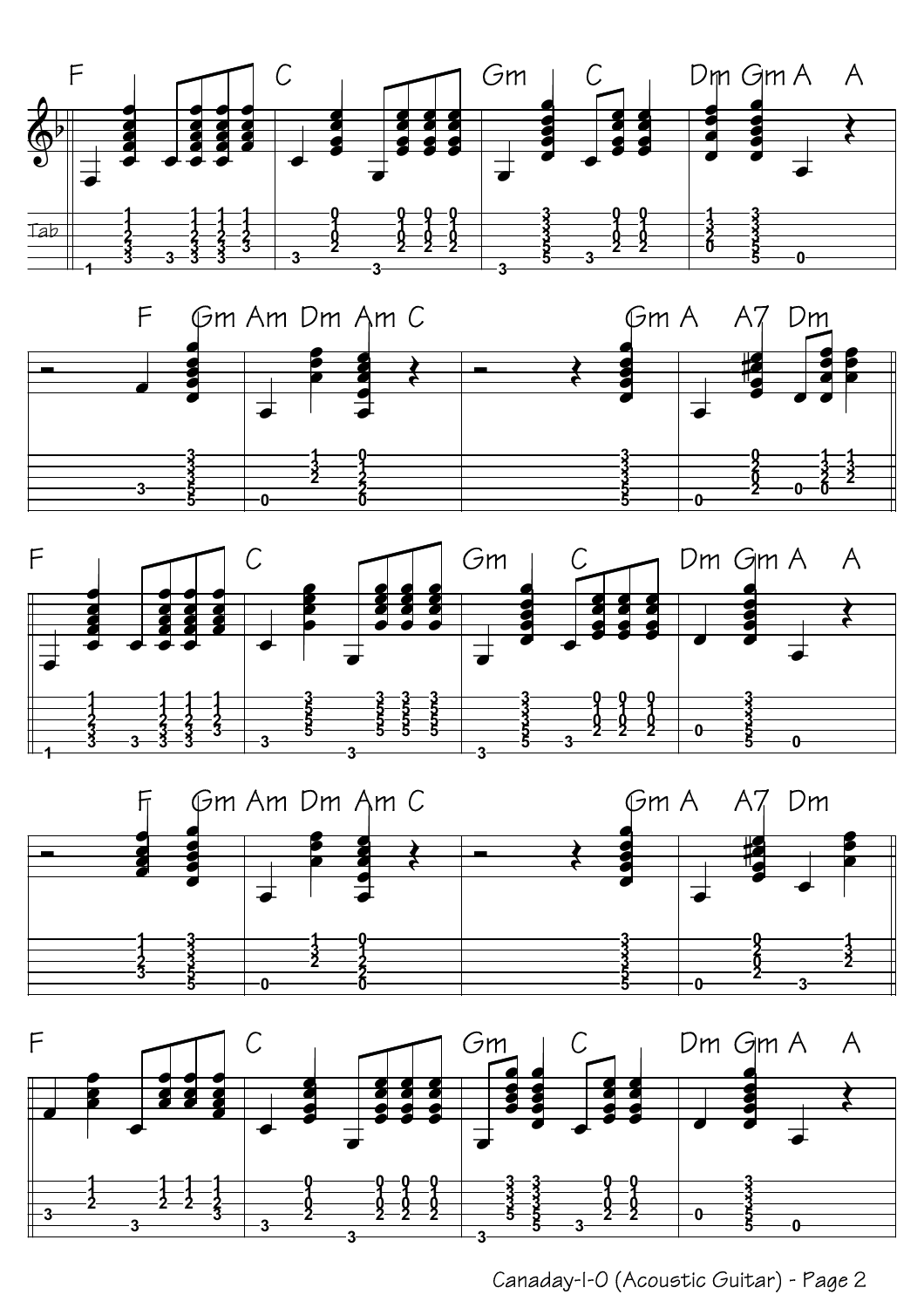



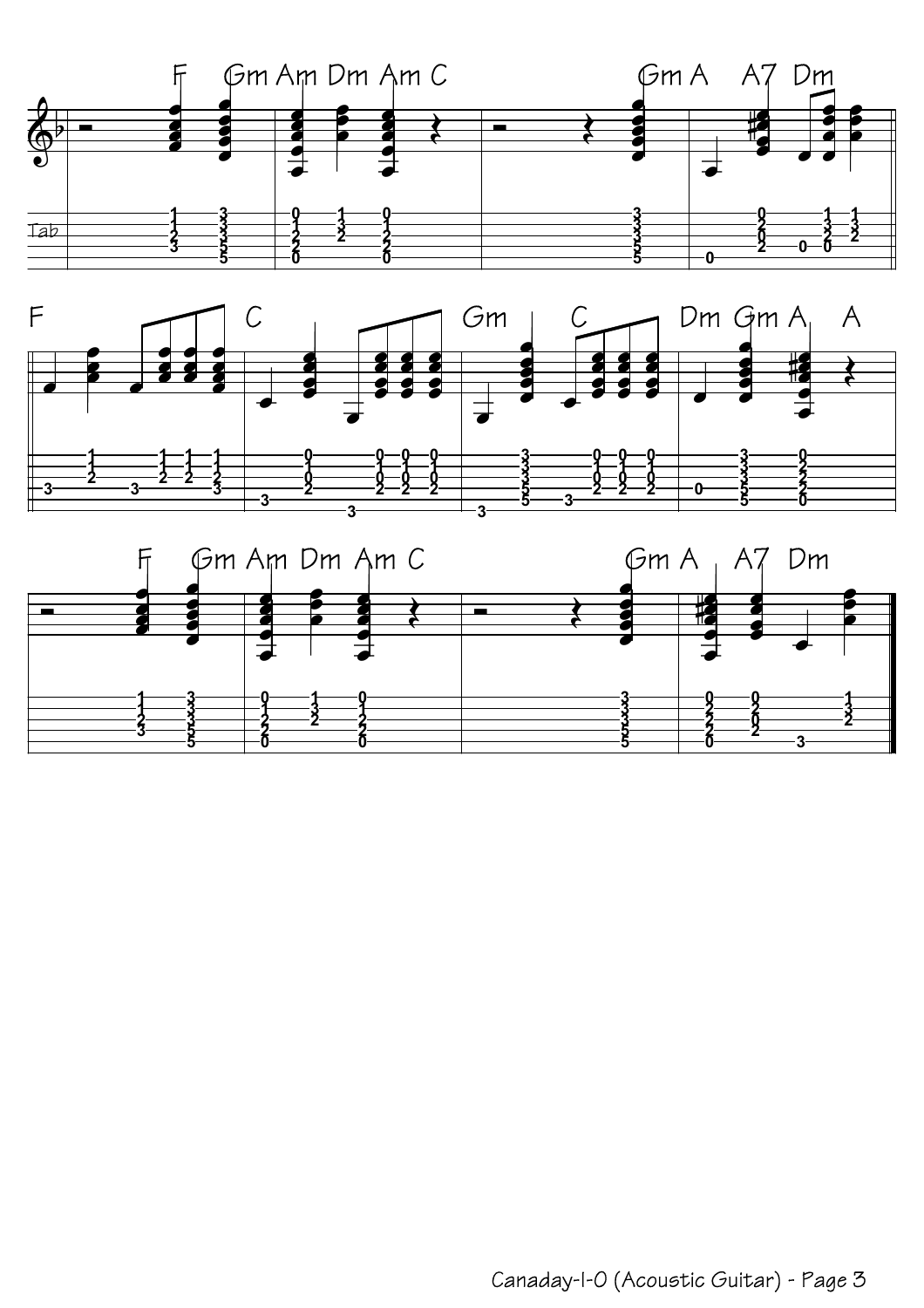# Canaday-I-O (Banjo)







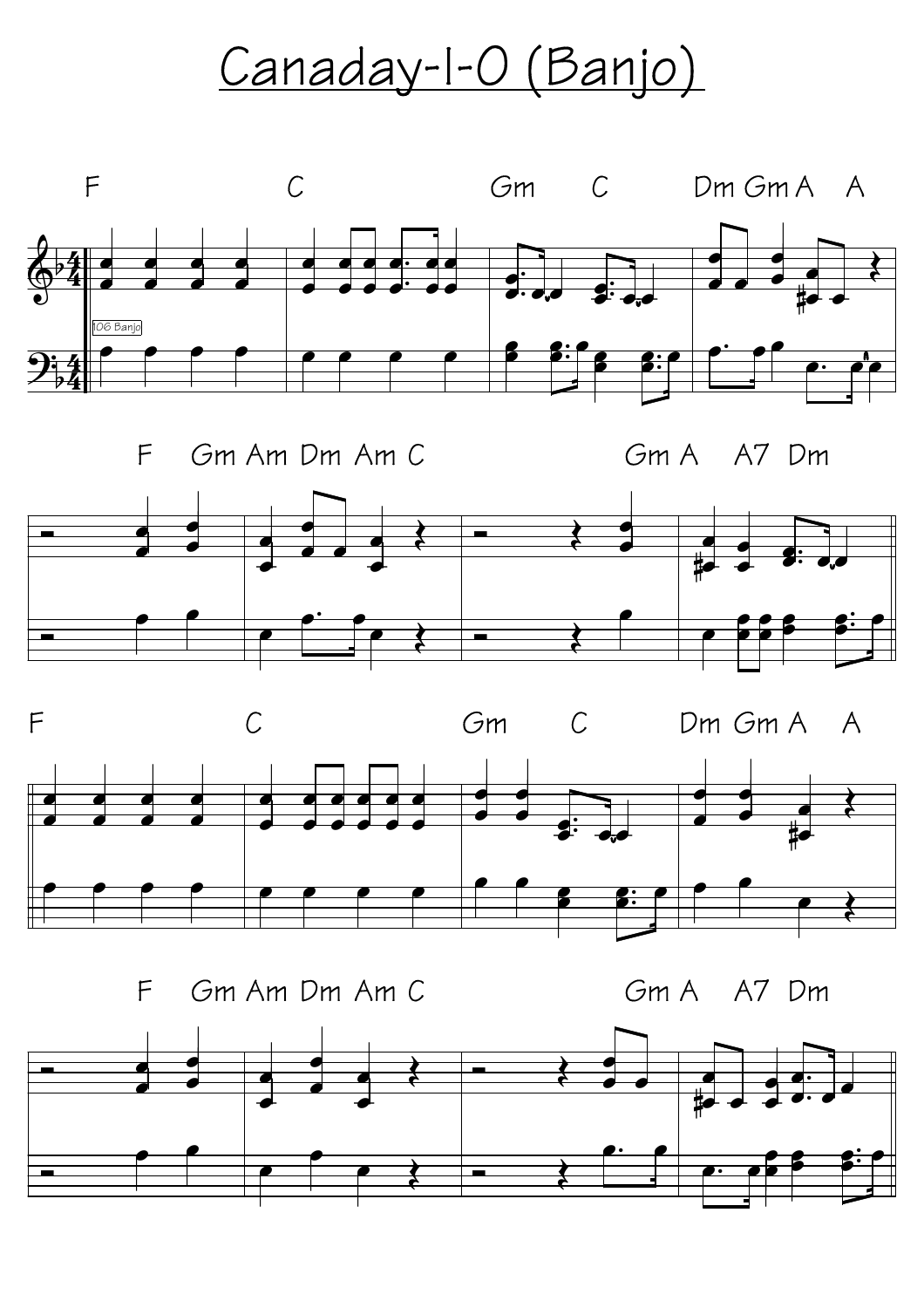





F Gm Am Dm Am C Gm A A7 Dm





Canaday-I-O (Banjo) - Page 2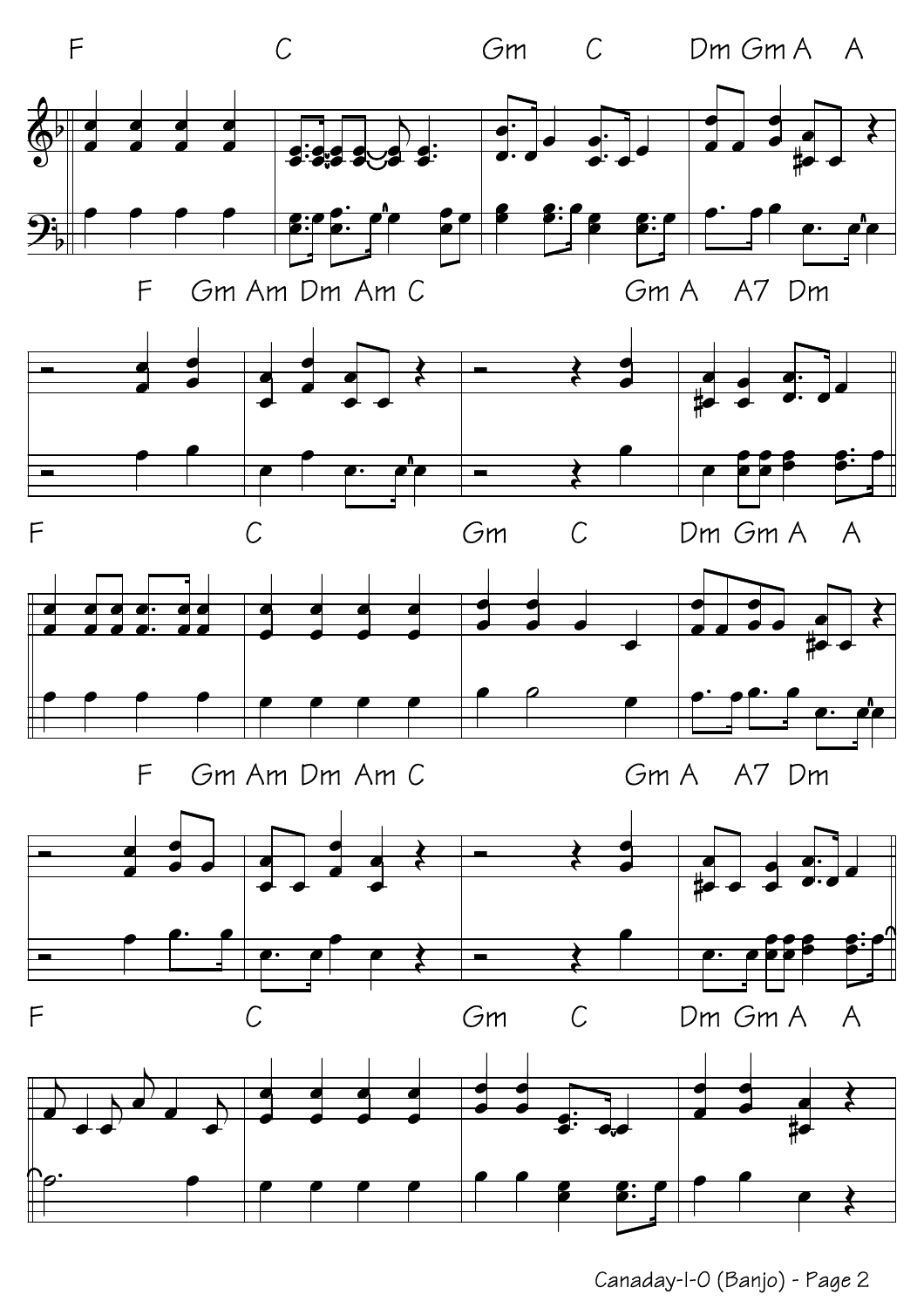





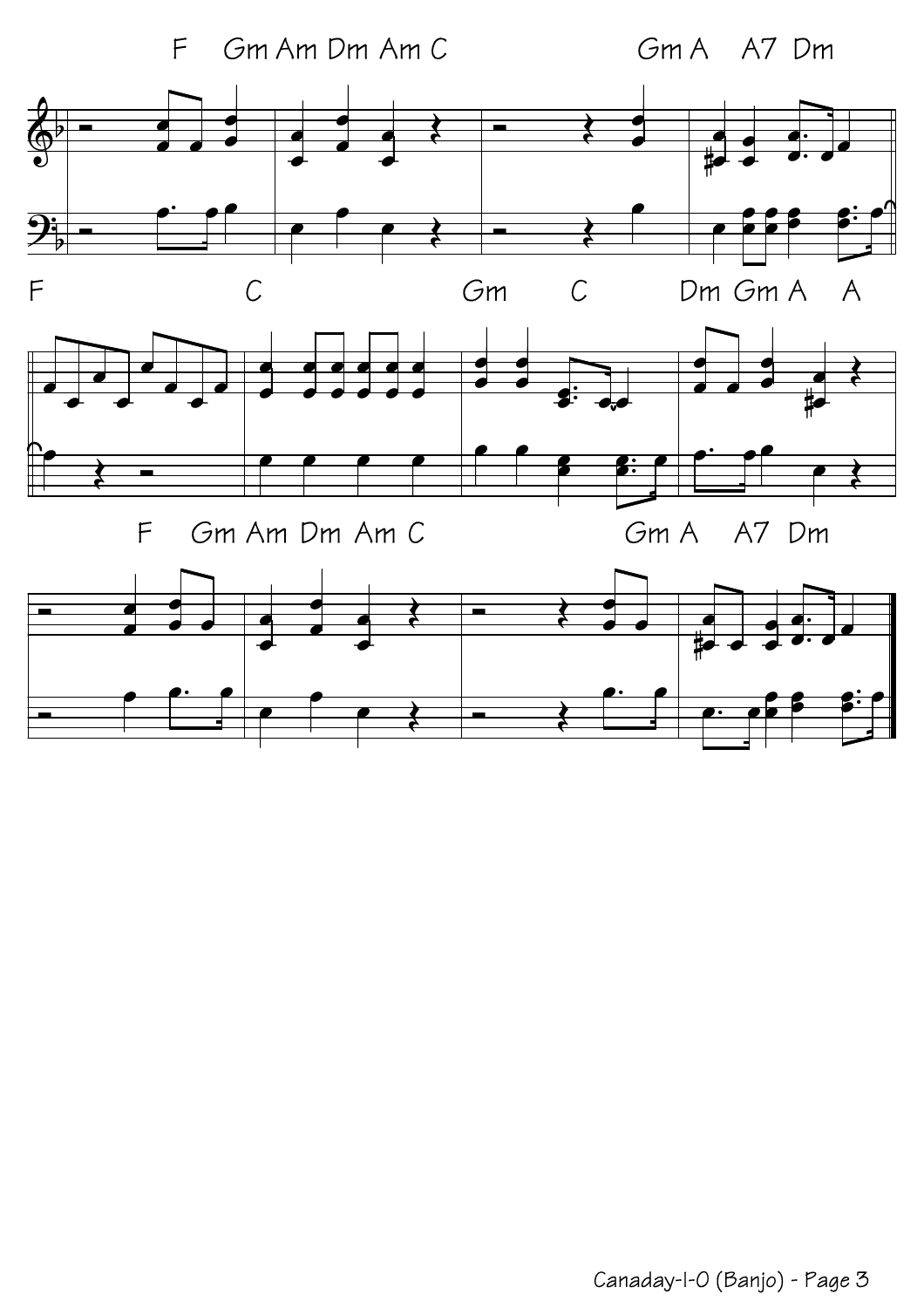#### Canaday-I-O (Acoustic String Bass)







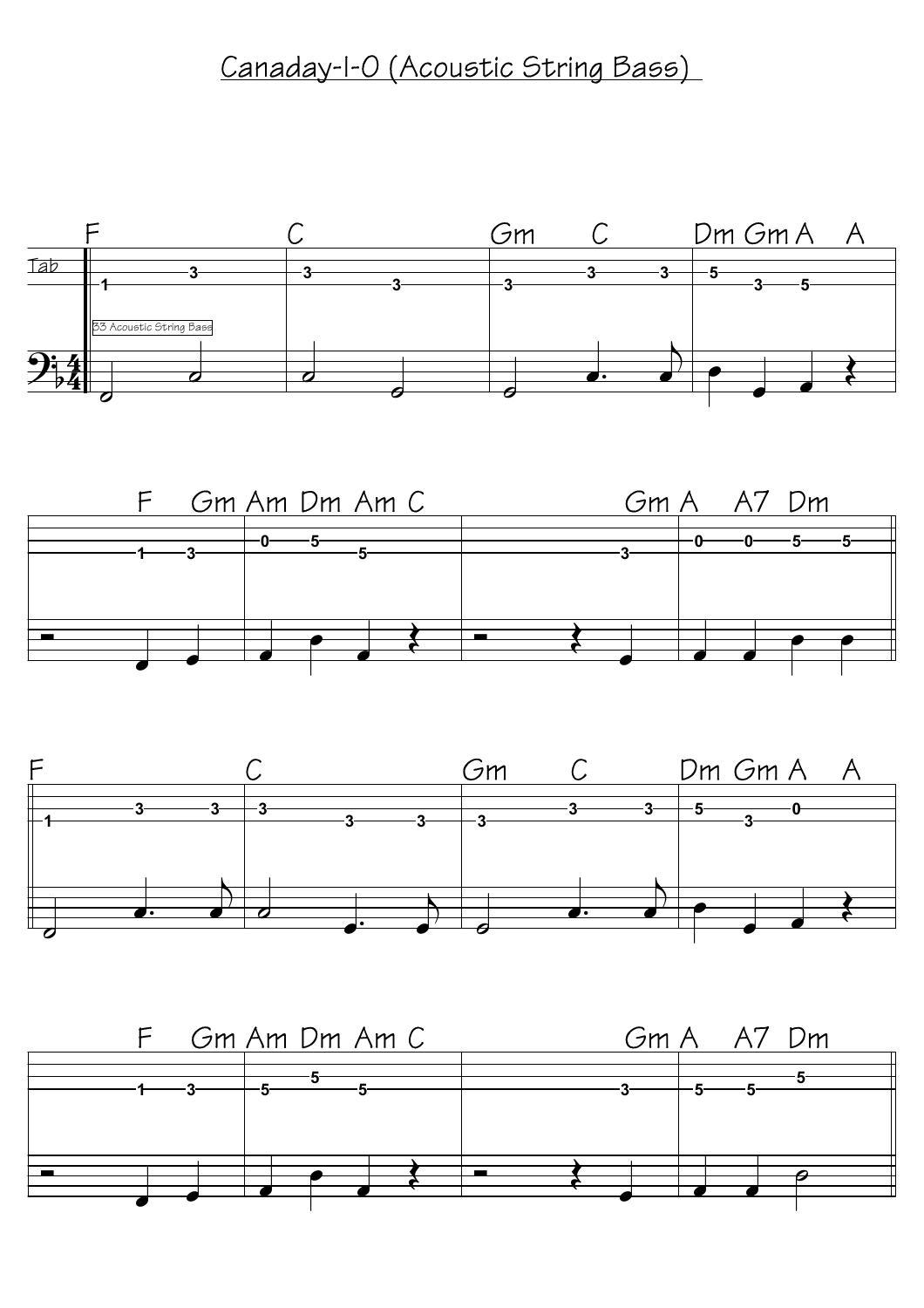









Canaday-I-O (Acoustic String Bass) - Page 2